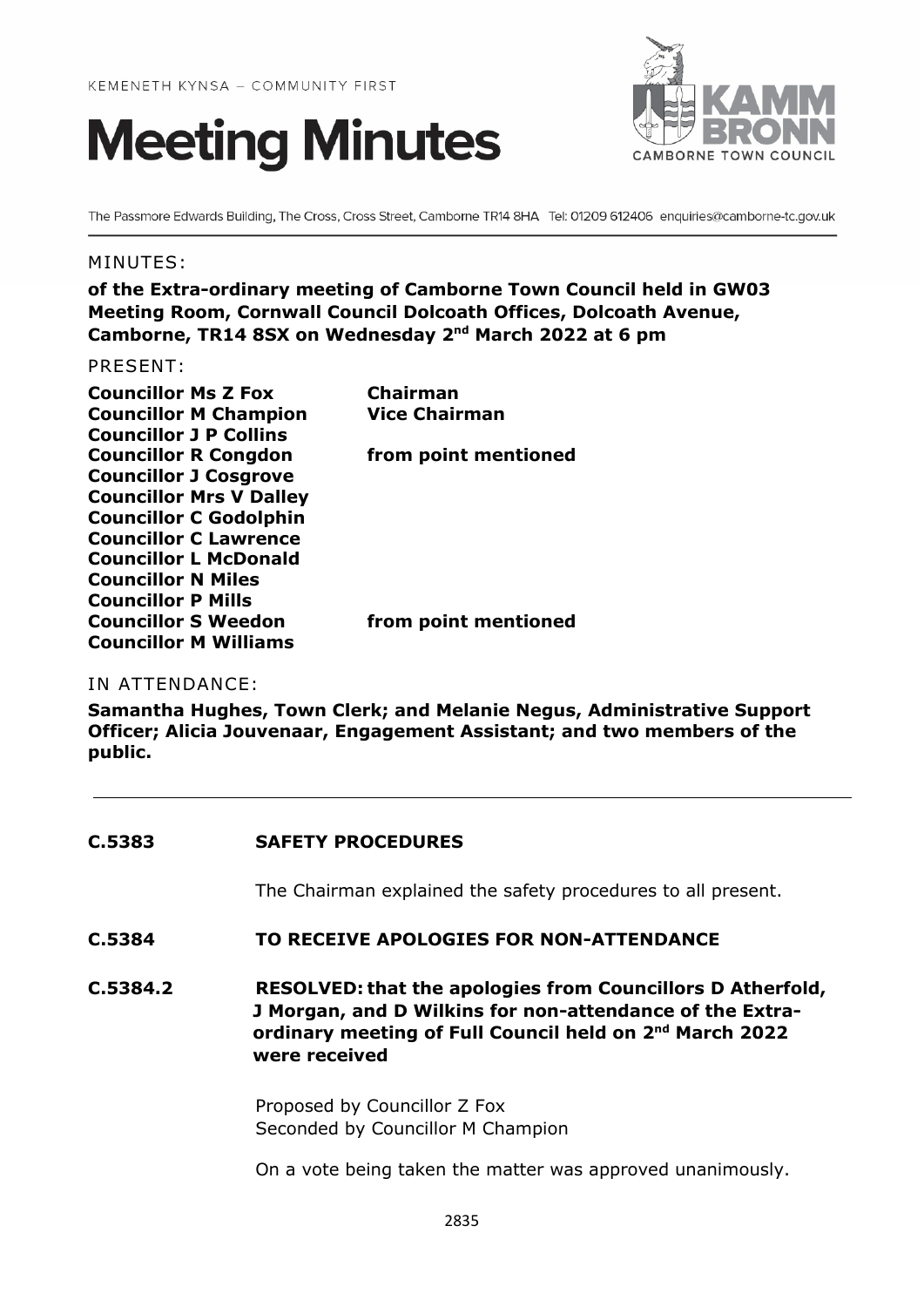Councillor R Congdon entered the meeting 6.02 pm.

# **C.5385 CHAIRMAN'S ANNOUNCEMENTS**

The Chairman expressed to the meeting her solidarity with the people of Ukraine.

She invited members to a Nature Recovery meeting at All Saints Church on the  $3<sup>rd</sup>$  March at 7 pm.

**C.5386 MEMBERS TO DECLARE DISCLOSABLE PECUNIARY INTERESTS AND NON-REGISTERABLE INTERESTS (INCLUDING THE DETAILS THEREOF) IN RESPECT OF ANY ITEMS ON THIS AGENDA INCLUDING ANY GIFTS OR HOSPITALITY EXCEEDING £25**

There were no declarations of interests.

### **C.5387 TO APPROVE WRITTEN REQUEST(S) FOR DISPENSATIONS**

There were no dispensation requests.

**C.5388 PUBLIC PARTICIPATION (SUBJECT TO STANDING ORDER 3e MEMBERS OF THE PUBLIC ARE PERMITTED TO MAKE REPRESENTATIONS, ANSWER QUESTIONS AND GIVE EVIDENCE IN RESPECT OF ANY ITEM OF BUSINESS INCLUDED IN THE AGENDA, UP TO A MAXIMUM OF FIFTEEN MINUTES)**

> Two members of the public spoke in objection to the Proposed parking charges at Tehidy Country Park.

**C.5389 TO RECEIVE THE CONSULTATION DOCUMENT, AND ADDITIONAL CORRESPONDENCE REGARDING PROPOSED PARKING CHARGES AT TEHIDY COUNTRY PARK AND GWITHIAN TOWANS, AND AGREE ACTION**

Councillor S Weedon entered the meeting at 6.05 pm.

Members spoke at length about proposed parking charges at Tehidy Country Park and Gwithian Towans, and it was the general feeling of members that this was unacceptable; the points discussed were:

- That Camborne was a very deprived area, and this free facility was beneficial to people's mental health and wellbeing.
- The charges would result in greatly increased parking on surrounding roads, causing road safety issues.
- A drop in visitor numbers could be detrimental to the viability of the on-site café.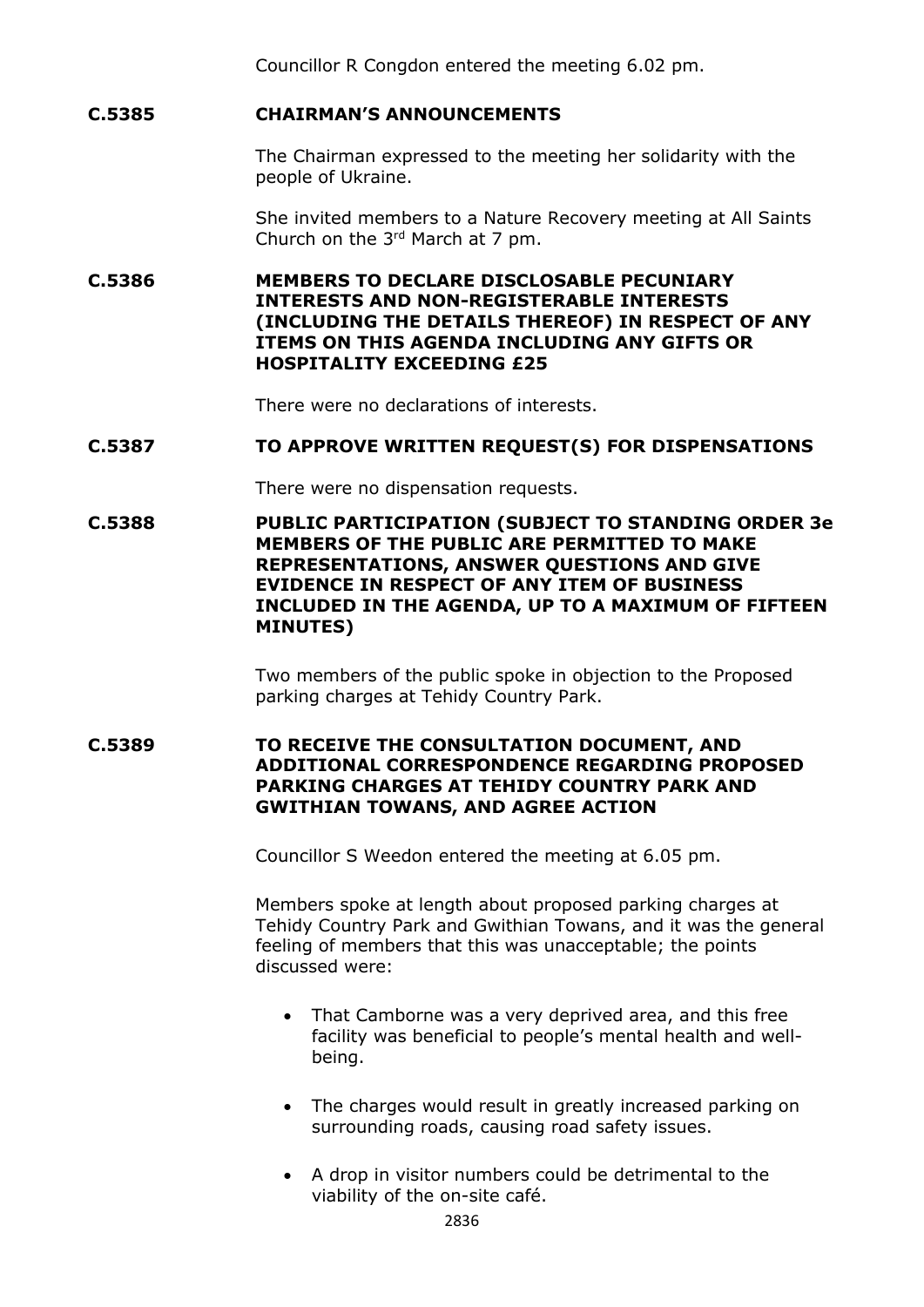• Cornwall Council had not used proper process in informing the public or local Town and Parish Councils of the consultation, and the response time.

There had been over 10,000 on-line objections to the charges.

- **C.5389.2 RESOLVED: that the Consultation document, and additional correspondence regarding proposed parking charges at Tehidy Country Park and car park expansion at Gwithian Towans, was received. Camborne Town Council respond to Cornwall Council objecting to the proposed charges for the following reasons:**
	- **This area is used mainly used by families, the elderly and dog walkers. The fact that it is free makes it accessible to all; the introduction of charges could exclude some groups from being able to access the environment at this location.**
	- **Introducing parking charges would increase parking on the roads surrounding the Park, causing road safety issues.**
	- **A car was needed to visit the Park, it wasn't a choice to drive.**
	- **Numbers of visitors will reduce if this is brought in, which might also bring more anti-social behaviour, and fly tipping.**
	- **The reduction in visitor numbers could affect the viability of the café on the site.**

Proposed by Councillor C Godolphin Seconded by Councillor Z Fox

There was a recorded vote, and the matter was approved by a Majority.

### **Voting for the motion:**

Councillors Z Fox, M Champion, J Collins, R Congdon, J Cosgrove, V Dalley, C Godolphin, C Lawrence, L McDonald, N Miles, P Mills. **Abstentions:**

Councillors Weedon and Williams.

**C.5389.3 RESOLVED: that Camborne Town Council express to Cornwall Council that the lack of proper process, procedure, and transparency regarding the consultation was unacceptable, and question their reasoning for this**